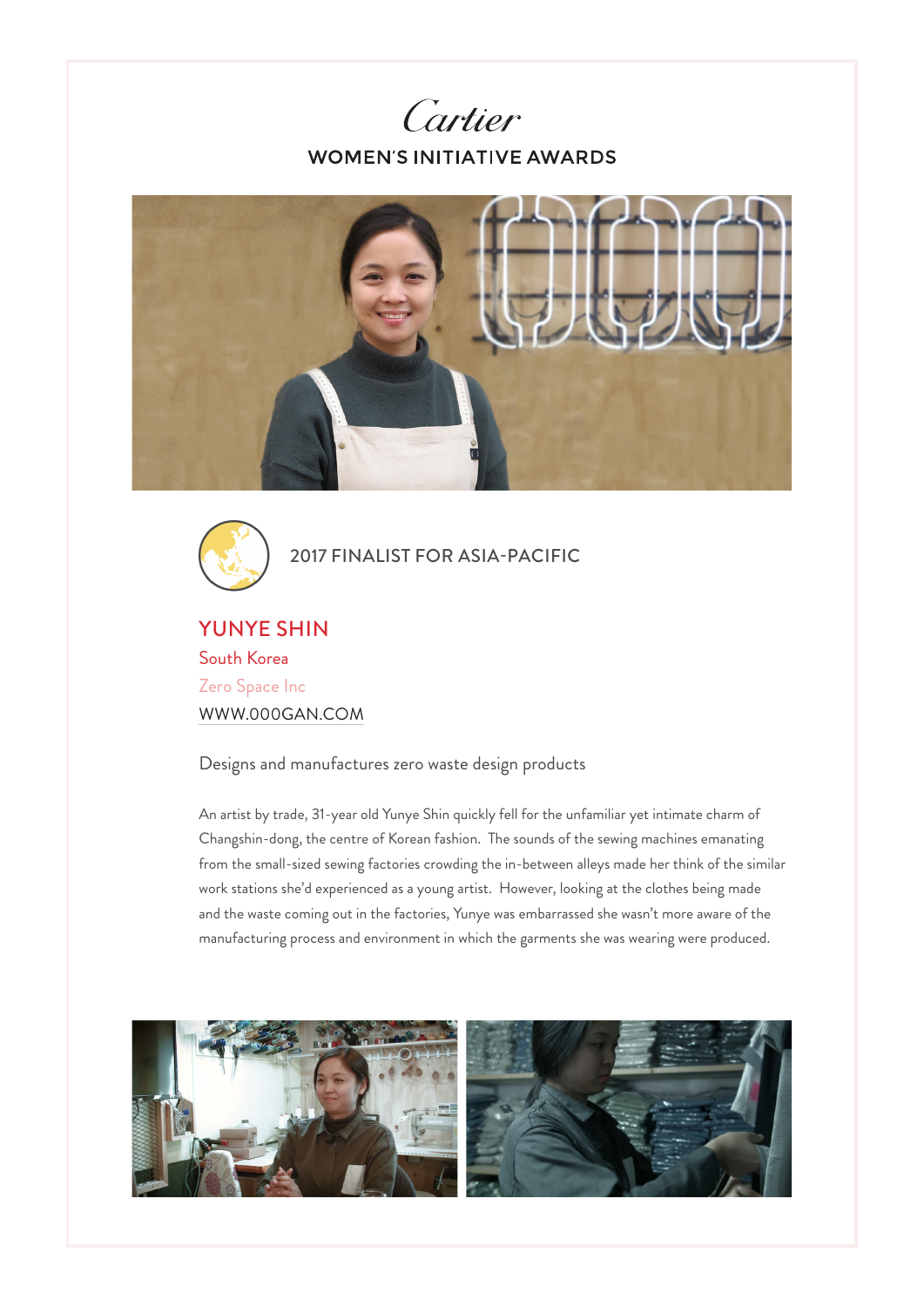According to Yunye, around 8,000 tons of fabric is discarded from small sewing factories in Changshin-dong every year, creating a huge environmental problem for the area. It was from seeing this waste and with a yearning to change it, that Yunyu was inspired to launch Zero Space Inc.

## *We don't just want to sell products; we want to sell a sustainable lifestyle. The real challenge is to teach future generations to live in a way that doesn't waste resources*

Launched in 2013, the mission behind Zero Space and its Zero Waste Design Products was to reduce waste in the production process by manufacturing zero waste design products through collaboration with young designers and artists to make high valueadded products as well as with small local sewing factories to help them earn more money. Part of the business focuses on designing to reduce leftover fabric waste from the design stage. For example, if an existing design produces between 20% and 30% of leftover fabric waste, the design using the zero waste method pattern, will reduce it to 5% or less. It also links existing small sewing artisans with young creators, increasing income for those sewing the products by 30%, bringing economic security. The focus is on high quality products that last a long time, rather than consumption of cheap products.

Other than its environmental impact, the business is having a significant social impact by fostering economic independence for a younger generation and boosting income for sewing artisans. The company is currently collaborating with 12 small sewing factories in Changshin to make zero waste products and is using leftover fabric to make cushions. So far the company has sold 800 of its upcycled cushions, accounting for around 1.6 tons of leftover fabric.

## RISE OF SOCIAL ENTERPRISE

Zero Space Inc is tapping into a growing interest in Korea of social enterprises which have meaningful stories and a fair production process, rather than cheap and trendy materials. The brand has a range of 10 products including clothing and lifestlye products. Zero shirts and aprons are currently being produced using the zero waste method, which eliminates any fabric being thrown away from the production stage. Unique design touches are added to the products, such as tape measures being used as apron straps. The Zero Apron 2 Ways can be used as an apron and can also be turned into a bag.

Products are sold online and are stocked together with products from other manufacturing-based social enterprises in the Hyundai Department Store and stores in Hong-dae and Yeonnam regions which sell ethical design products.

## SUSTAINABLE LIFESTYLE

Part of the company's profits are ploughed back into design education programmes to teach people about the zero design process and how it impacts both the environment